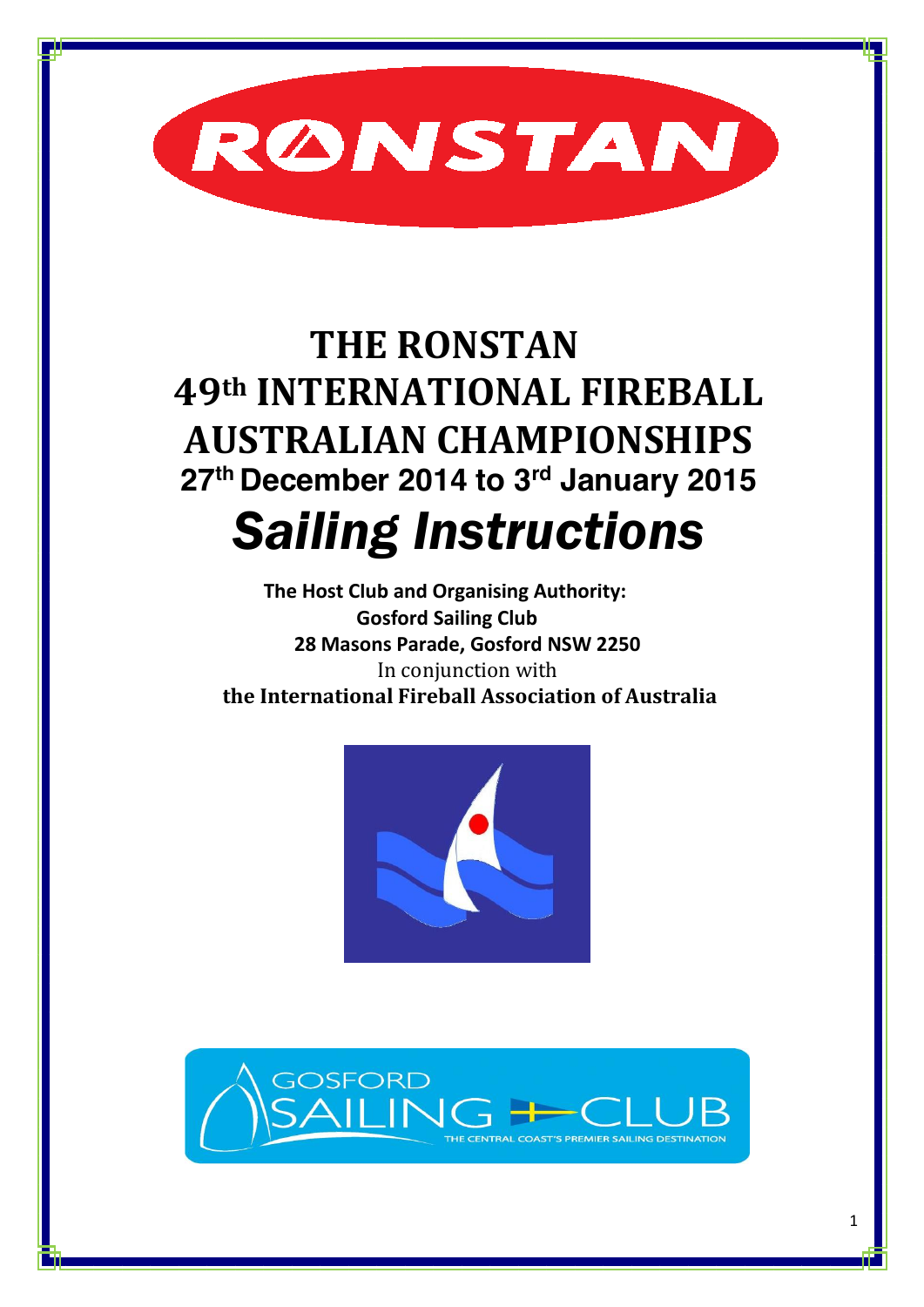The Organising Authority is the Gosford Sailing Club Ltd.

# **1 RULES**

- 1.1 The Championship will be governed by the rules as defined in the 2013 2016 Racing Rules of Sailing (RRS) of the International Sailing Federation (ISAF).
- 1.2 The rules of the International Fireball Association will apply, including FCR 25, propulsion.
- 1.3 The Prescriptions and Special Regulations of Yachting Australia (YA) Part 2 shall apply.
- 1.4 If there is conflict between any of the rules or regulations, other than the RRS, these Sailing Instructions will prevail.

# **2 NOTICES TO COMPETITORS**

2.1 Notices to competitors will be posted on the Official Notice Board which is located in the down stairs foyer of the Gosford Sailing Club.

## **3 CHANGES IN SAILING INSTRUCTIONS**

3.1 Any change to the Sailing Instructions will be posted not less than one (1) hour prior to the first race of that day, except that any change to the schedule of races will be posted by 1800 hours on the day before it will take effect.

#### **4 SIGNALS MADE ASHORE**

- 4.1 Signals made ashore will be displayed at the Gosford Sailing Club flagpole located on the south western side of the Club House.
- 4.2 When flag "AP" is displayed ashore, 1 minute is replaced with not less than forty (40) minutes in the race signal "AP".

#### **5 SCHEDULE OF RACING**

5.1 The Australian Championships will consist of Ten (10) races scheduled over five (5) days of racing 5.2 The events are scheduled for:

| <b>Date</b>               | Day            | Time                           | <b>Event</b>                 |  |
|---------------------------|----------------|--------------------------------|------------------------------|--|
| 27 <sup>th</sup> December | Saturday       | $0900 - 1100$                  | Registration                 |  |
| 2014                      |                | 1000 - 1230                    | Measurement & Inspection     |  |
| 28 <sup>th</sup> December | Sunday         | 1230<br>Practice race Briefing |                              |  |
| 2014                      |                | 1355                           | Practice race warning signal |  |
| 29 <sup>th</sup> December | Monday         | 1230                           | <b>Competitors meeting</b>   |  |
| 2014                      |                | 1355                           | Race 1 warning Signal        |  |
|                           |                |                                | Race 2 ASAP after race 1     |  |
| 30 <sup>th</sup> December | Tuesday        | 1325                           | Race 3 warning Signal        |  |
| 2014                      |                |                                | Race 4 ASAP after race 3     |  |
| 31 <sup>th</sup> December | Wednesday      | 1355                           | Race 5 warning Signal        |  |
| 2014                      |                |                                | Race 6 ASAP after race 5     |  |
|                           |                |                                | NYE Party @ GSC              |  |
| 1stJanuary                | New Year's Day |                                | <b>LAY DAY</b>               |  |
|                           | Friday         | 1355                           | Race 7 warning Signal        |  |
| 2 <sup>nd</sup> January   |                |                                | Race 8 ASAP after race 7     |  |
|                           | Saturday       | 1155                           | Race 9 warning Signal        |  |
| 3rd January               |                |                                | Race 10 ASAP after race 9    |  |
|                           |                | 1615                           | Last Warning Signal          |  |
|                           |                | <b>ASAP After Racing</b>       | <b>Presentation dinner</b>   |  |

5.3 The Race Committee may alter the schedule and number of races sailed at any time but will only advance the Championship by not more than one (1) race per day

5.4 After a long postponement and when more than one race will be held on the day, to alert boats that a race will begin soon, The "AP" flag will be displayed with one sound Signal for at least four minutes before a warning signal is displayed.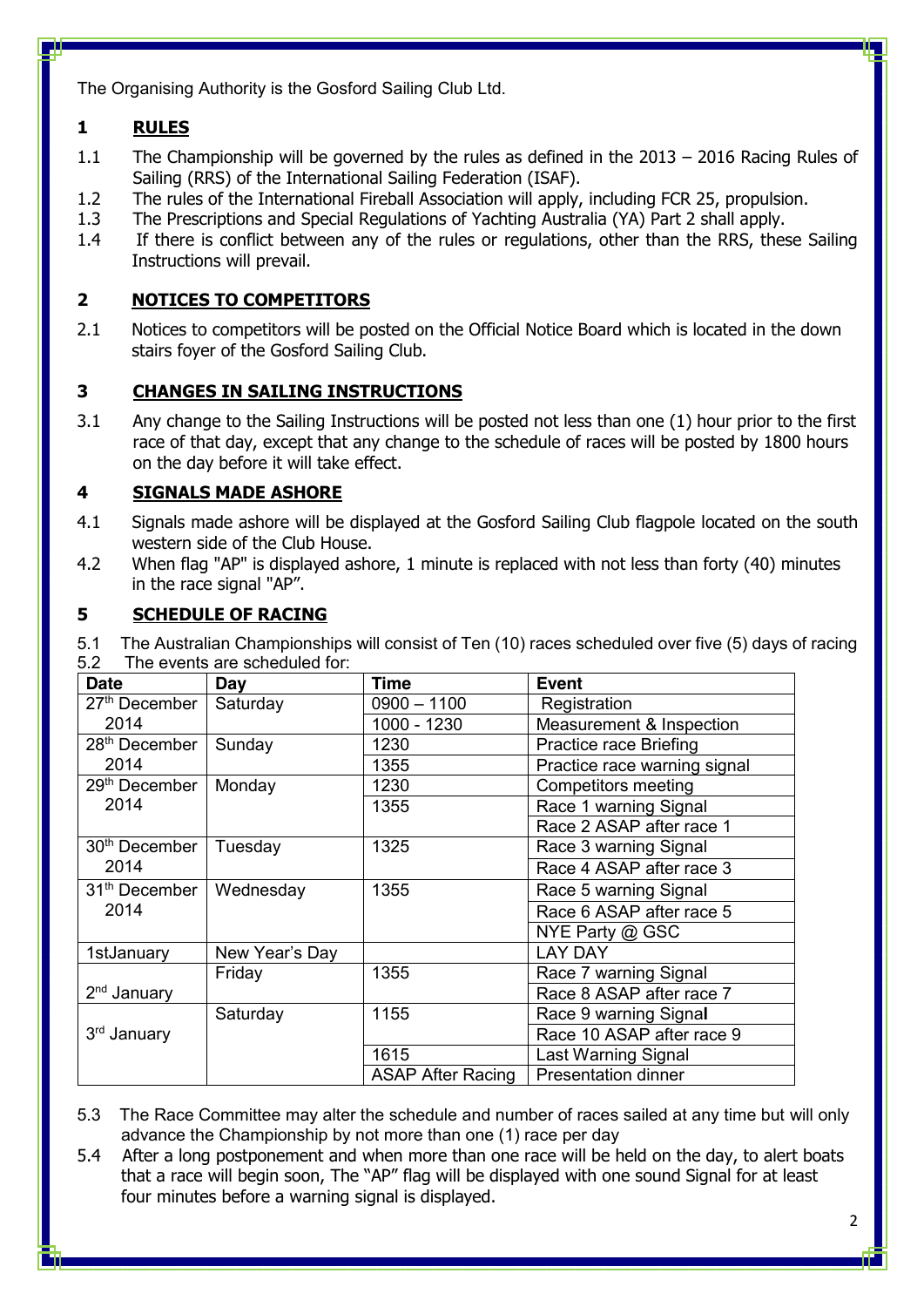- 5.5 At the end of racing each day, the Race Committee will fly "AP over A".
- 5.6 No warning signal will be made after 1615hrs on Saturday  $3<sup>rd</sup>$  January.

# **6 CLASS FLAGS**

6.1 The Class Flag will be the Fireball Class insignia on a blue background.

# **7 RACING AREA**

- 7.1 The racing area will be Brisbane Waters approximately 1-2 nm south of Gosford Sailing Club.
- 7.2 Competitors are advised that the water north of the cardinal mark at Point Frederick is extremely shallow.
- 7.3 **Attachment 1** shows the location of the racing area.

# **8 THE COURSES**

- 8.1 The diagram in **Attachment 2** show the course, including the legs and the order in which marks are to be passed. The Table in Attachment 2 describes the course configuration.
- 8.2 A Red flag displayed from the Start Boat means all marks shall be left to Port.
- 8.3 A Green flag displayed from the Start Boat means all marks shall be left to Starboard.
- 8.4 The course to be sailed shall be indicated by a numeral pennant displayed no later than the Warning Signal.
- 8.5 No later than the Warning Signal, the Race Committee Vessel may display the approximate compass bearing of the first leg.

# **9 MARKS**

- 9.1 Marks 1, 2 & 3 shall be orange cylinders.
- 9.2 New Mark (Change Course) shall be an Orange cylinder with a black band.
- 9.3 The start/Finish mark will be a stick buoy with an Orange flag.

#### **10 AREAS THAT ARE OBSTRUCTION**

10.1 While racing, the area between any registered moorings and the adjacent shoreline shall be considered PROHIBITED WATER, and therefore an obstruction.

# **11 THE START**

- 11.1 Races will be started by using rule 26 with the warning signal made five (5) minutes before the starting signal.
- 11.2 The start line will be between a staff displaying an Blue flag on the Race Committee Vessel at the starboard end and the mark with an orange flag at the port end.
- 11.3 A crowding mark may be laid adjacent to the Committee Boat. When laid, boats approaching the line to start shall leave the crowding mark on the same required side as the Committee Boat
- 11.4 A boat shall not start later than ten (10) minutes after her starting signal.

# **12 CHANGE OF COURSE AFTER THE START**

12.1 To change the next leg of the course, the race committee will lay a new mark (or move the finishing line) and remove the original mark as soon as practicable. When in a subsequent change a new mark is replaced, it will be replaced by an original mark and will be signalled in accordance with RRS 33.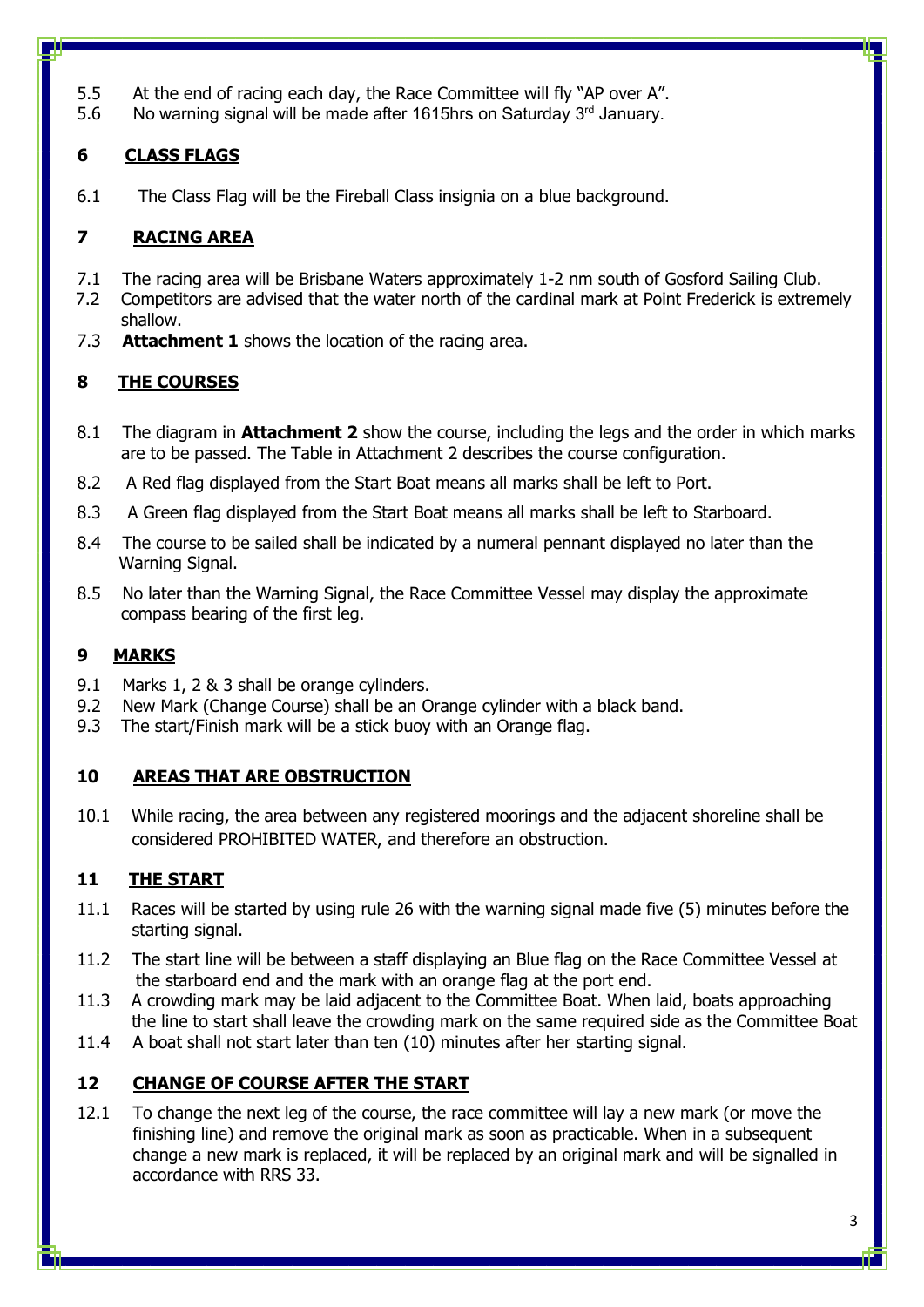12.2 The course may be shortened after the start in accordance with RRS 32. A committee boat may display the shortened course signal at the leeward end of the course.

## **13 THE FINISH**

13.1 The Finishing Line will be between the signal mast displaying a blue on station flag on the Race Committee Vessel at the starboard end and the Finish Mark a buoy with an Orange flag at the port end.

#### **14 TIME LIMIT**

- 14.1 The time limit for the race will be 100 minutes.
- 14.2 Boats failing to finish within the time limit will be scored Did Not Finish without a hearing. This changes rules 35, A4 and A5

#### **15 ARBITRATION**

- 15.1 An arbitration hearing may be conducted for all protests lodged in accordance with RRS 61 and SI 16, which allege an infringement of a rule of Part 2 or Part 4 or Rule 31. Such hearings will be held subsequent to the protest being lodged and prior to the protest hearing.
- 15.2 The arbitrator will decide the time and place of the arbitration hearing and such advice may be given verbally. One representative of each boat shall attend the arbitration hearing. The arbitrator shall decide the manner in which testimony is given.
- 15.3 After taking testimony at the arbitration hearing the arbitrator shall make one of the following conclusions:
- a. The protest does not comply with Rule 61 and the protestor may withdraw the protest.
- b. The matter shall proceed to a protest hearing. This may be because the rules other than Part 2 or Part 4 or Rule 31 are involved or may be involved, or because the evidence is too complex or divergent to reach a reasonable and timely conclusion, or due to the apparent severity of the alleged infringement, or for any other reason as decided by the arbitrator.
- c. No rule was broken and the protestor may withdraw the protest.
- d. A rule was broken by one or more of the boats involved, the infringing boat(s) may accept scoring points equal to a finishing place mid-way between the boat's actual finish and a disqualification, and if so accepted the protestor shall withdraw the protest. Half points shall be disregarded and the points of other boats shall not be adjusted. If not accepted the protest shall proceed to a hearing of the Jury. This changes RRS 63.1.
- 15.4 An arbitration hearing shall not be re-opened. No conclusion of an arbitrator shall be subject to appeal or be grounds for redress.
- 15.5 Should the protest proceed to a protest hearing then the arbitrator may be a member of the Protest Committee. Any evidence given by an arbitrator during a protest hearing shall be given only in the presence of the parties to the hearing.

# **16 PROTESTS AND REQUESTS FOR REDRESS**

- 16.1 Rule 60.2 is amended in that the Race Officer or their nominated representative shall represent the Race Committee.
- 16.2 Protest forms are available at the race office. Protests are to be delivered there within the protest time limit.
- 16.3 The protest time limit is 60 minutes after the last boat has finished the last race of the day. The same time limit applies to protests by the race committee and protest committee about incidents they observe in the racing area, and to requests for redress. This changes rules 61.3 and 62.2.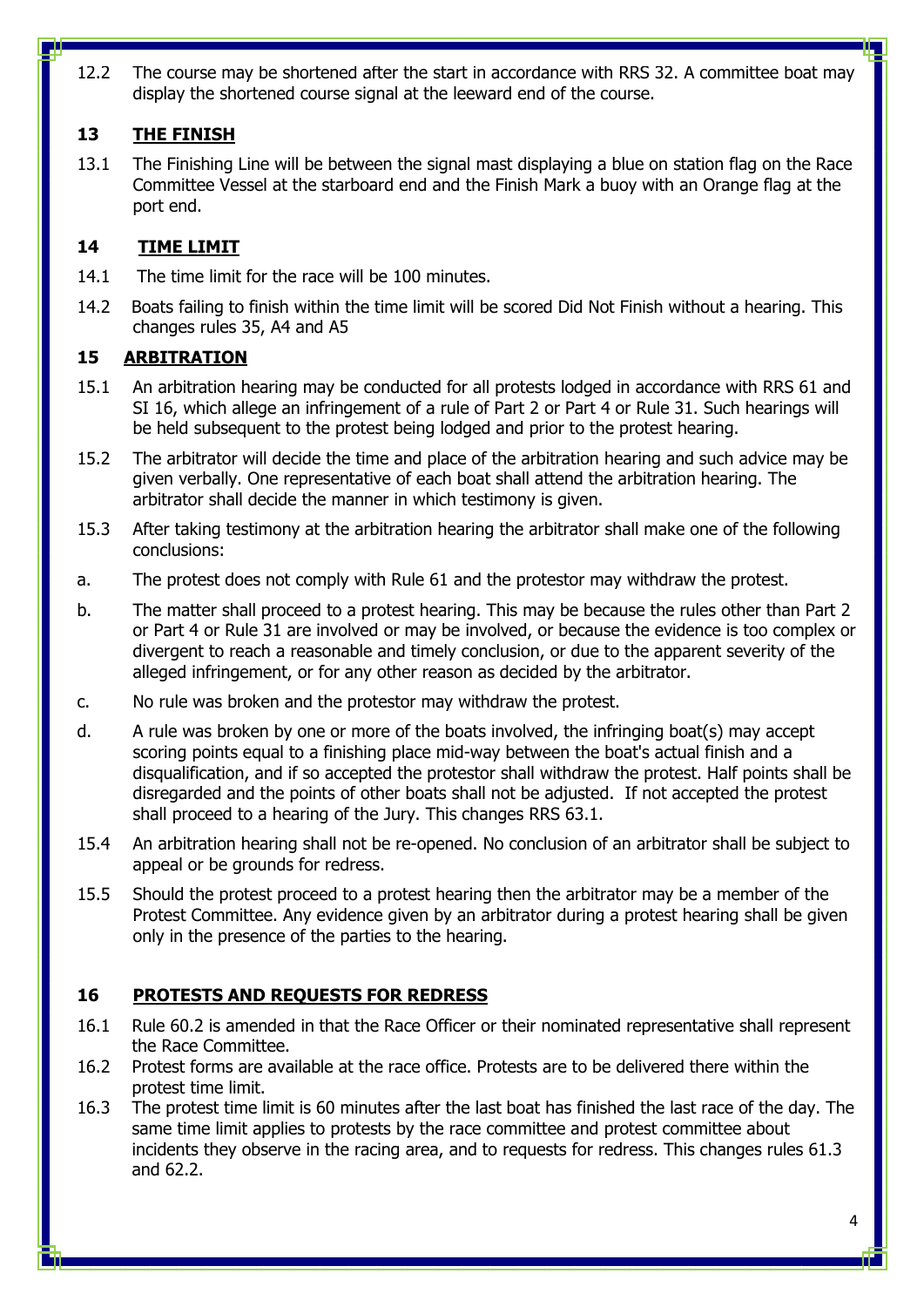- 16.4 Notices shall be posted within 15 minutes of the protest time limit to inform competitors of hearings in which they are parties or named as witnesses, the order of hearings and the time of the first hearing.
- 16.5 Notices of protest by the race committee or protest committee will be posted to inform boats under rule 61.1 (b).
- 16.6 Breaches of Instructions 18, 23, 24 and 25 shall not be grounds for protest by a boat. This changes rule 60.1 (a).
- 16.7 The Protest Committee may make any determination in respect of penalties for a breach of a rule other than in Part 2.
- 16.8 On the last day of the Championship a request for reopening of a hearing shall be delivered: within the protest time limit if the party requesting reopening was informed of the decision on the previous day; or no later than 30 minutes after the party requesting the reopening was informed of the decision on that day. This changes Rule 66.

#### **17 SCORING**

- 17.1 The Low points score system as described in appendix A, A4.1 RRS 2013 -2016
- 17.2 Ten (10) races are scheduled of which Four (4) completed races are required to constitute the Championship.
- 17.3 If Five (5) races or less are sailed and completed, then a boat's series score will be the total of her race scores.
- 17.4 When Six (6), Seven (7), or Eight (8) races are sailed and completed then a boat's series score will be the total of her race scores excluding her worst score. This amends RRS Appendix A2.
- 17.5 When Nine (9) or more races are sailed and completed then a boats series score will be the total of her race scores excluding her two (2) worst scores. This amends RRS Appendix A2.

#### **18 SAFETY REGULATIONS**

- 18.1 **Sign-on and Sign-off.** The requirements of this instruction are specified for the safety of competitors. Failure to comply may lead to a boat being recorded as Did Not Finish without a hearing to disqualification. This changes rule 63.1 & A5.
	- a) Before leaving the beach each skipper shall sign-on. The sign on/off desk will be located outside the GSC sailing office.
	- b) Each skipper shall sign off within the protest time limit and all are encouraged to sign off promptly.
	- c) Boats failing to sign on before leaving shore may be scored DNS without a hearing for the first race for which they should have signed on. Boats failing to sign off before the end of protest time may be scored DNF for the last race for which they should have signed off.
- 18.2 A boat that retires shall notify the Race Committee as soon as practicable and sign

#### **19 REPLACEMENT OF CREW OR EQUIPMENT**

- 19.1 Substitution of competitors will not be allowed without prior written approval of the race committee.
- 19.2 Substitution of damaged or lost equipment will not be allowed unless specified in the Fireball Class Rule or authorized by the Race committee. Requests for substitution shall be made to the committee at least ninety (90) minutes before the start of the days racing. In all circumstances the replacement crew shall meet the eligibility requirements of the series

#### **20 EQUIPMENT AND MEASUREMENT CHECKS**

20.1 A boat or equipment may be inspected at any time for compliance with the class rules and sailing instructions. On the water, a boat can be instructed by a race committee member to proceed immediately to a designated area for inspection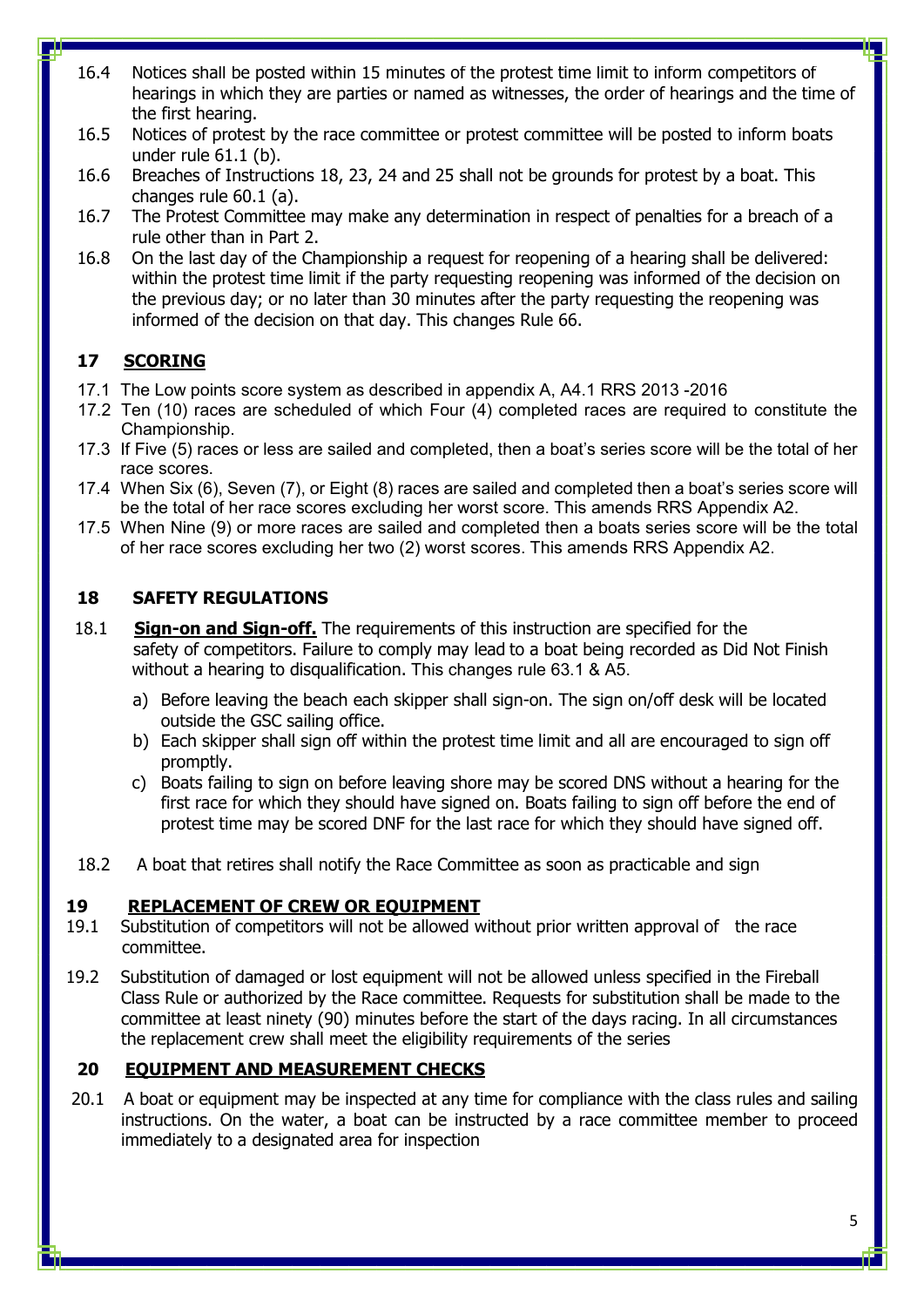#### **21 ADVERTISING**

21.1 Boats shall display advertising if supplied by the organizing authority.

#### **22 OFFICIAL BOATS**

22.1 Official boats may fly a GSC burgee.

#### **23 SUPPORT VESSELS**

- 23.1 Team leaders, coaches, other support personnel and support boats shall stay outside areas where boats are racing from the time of the first warning signal of the day until racing has been concluded for the day. Specific coach and support boat instructions will be stated in the Sailing **Instructions**
- 23.2 Support boats must be registered with the Organising Authority and shall be marked with identifying numeral flags issued by the Organising Authority.
- 23.3 Competitors shall have no communication with, and boats shall not be tied to, coach or support boats from the first Warning Signal (or any other time the Organising Authority considers appropriate) of the day until racing has been concluded for the day. Between races, coach and support boats shall not approach, communicate with or transfer provisions or equipment to or from their supported boats unless in a medical emergency threatening the health of the crew or an emergency threating the flotation of the boa

## **24 RUBBISH DISPOSAL**

24.1 Boats shall not dispose of any litter such as plastic bags, cans, bottles, etc. into the water. Rubbish may be place on the Race Committee boats between races. Boats infringing may be disqualified.

#### **25 RADIO COMMUNICATIONS**

25.1 Except in an emergency, a boat shall neither make radio transmission while racing nor receive radio communication not available to all boats. This prohibition includes use of mobile phones.

#### **26 PRIZES**

- 26.1 Prizes given are listed in the Notice of Race
- 26.2 Other prizes may be awarded at the discretion of the organising Authority.

#### **27 DISCLAIMER OF LIABILITY**

27.1 Competitors participate in the Regatta entirely at their own risk. See rule 4, Decision to Race. The Organising Authority will not accept any liability for material damage or personal injury or death sustained in conjunction with or prior to, during, or after the Regatta. Attention is drawn to clauses 16 of the Notice of Race.

# **28 INSURANCE**

28.1 Each boat is required to hold adequate insurance and in particular to hold insurance against third party claims in the sum of at least AUD\$5,000,000 (or the equivalent in another currency).

#### **29 RIGHTS TO USE NAME AND LIKENESS**

29.1 In participating in this Event, a competitor automatically grants to the Organising Authority and the sponsors of this Event, the right in perpetuity to make, use and show, from time to time and at their discretion, any motion pictures, still pictures and live, taped or film television and other reproductions of him/her during the period of the competition for the Event in which the competitor participates and in all material related to the said Event without compensation.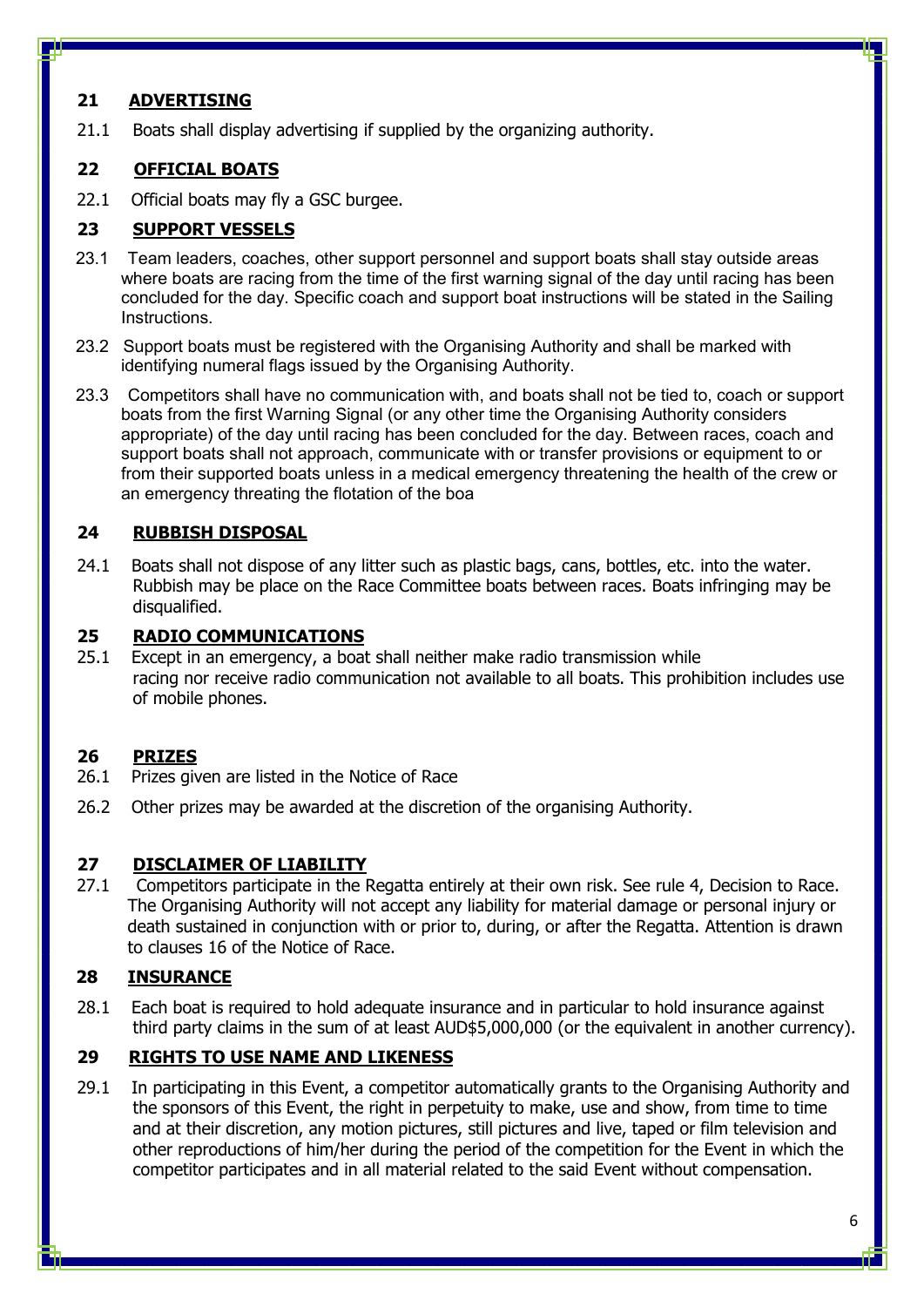# **Attachment 1: Course Area**

ш



n i b